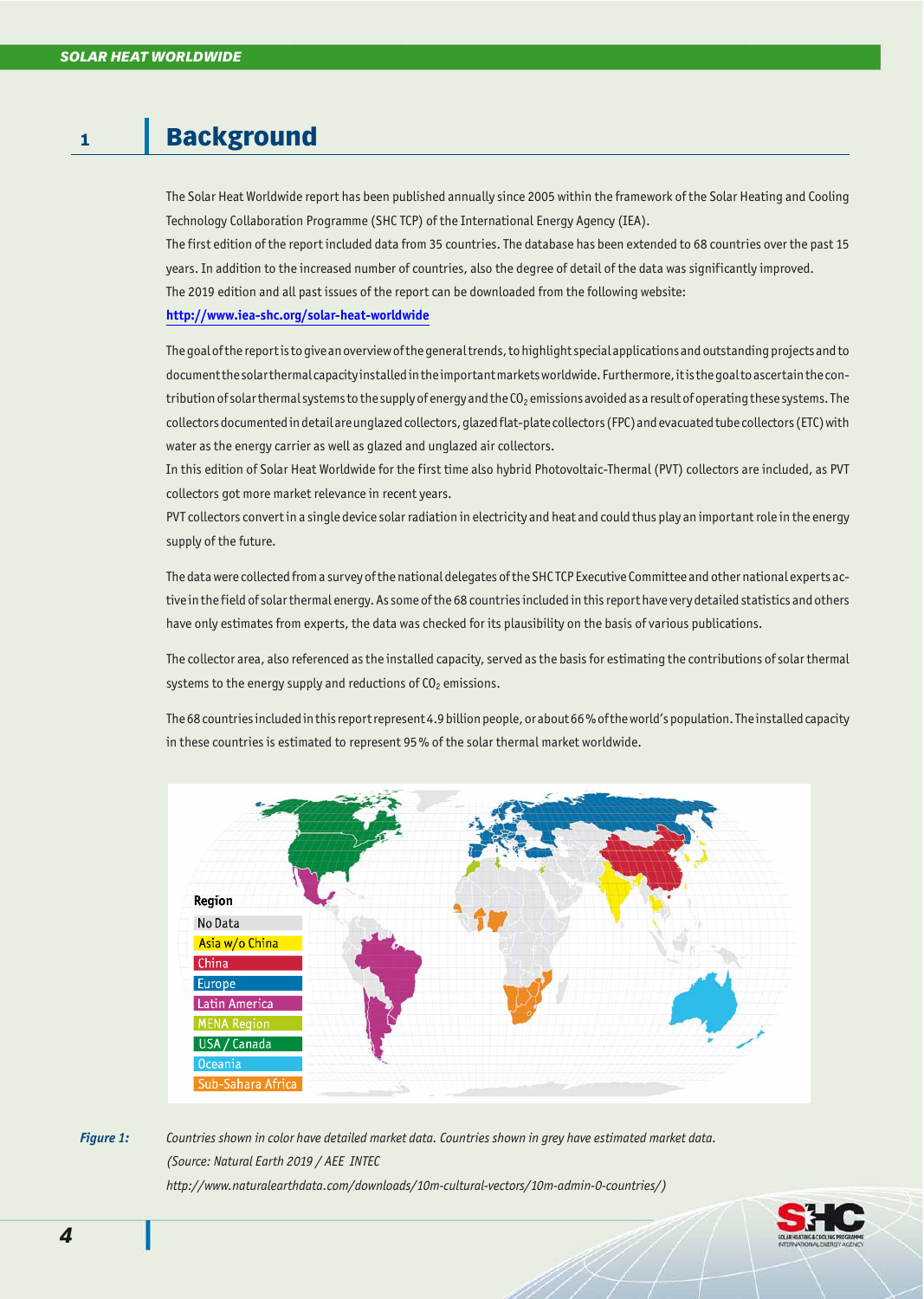## **2** Summary

This report is split into two parts. The first part ([Chapters 3](#page--1-0) - [4](#page--1-0)) gives an overall overview of the global solar thermal market development in 2018. In addition, general trends are described and detailed 2018 data on successful applications, such as solar assisted district heating, solar heat for industrial processes and hybrid photovoltaic-thermal systems, are documented.

The second part ([Chapters 5](#page--1-0) - [8](#page--1-0)) presents detailed market figures for the year 2017 from 68 countries around the globe. The concluding chapter of the second part gives an overview of the levelized cost of solar heat for different applications.

### Global solar thermal market developments and status in 2018

Although the global solar thermal market fell again by 3.9% in 2018, the significant slowdown in the market decline in some countries and the very positive growth figures in nine of the top 20 countries worldwide point to a turnaround in the market for solar thermal energy. If this trend continues, global market growth can again be expected in 2019.

The cumulated solar thermal capacity in operation by end of 2018 was 480 GW<sub>th</sub> (686 million square meters). Compared to the year 2000 the installed capacity grew by a factor of 7.7.

The corresponding annual solar thermal energy yield in 2018 amounted to 396 TWh, which correlates to savings of 42.6 million tons of oil and 137.5 million tons of  $CO<sub>2</sub>$ .

Despite these achievements, the global solar thermal market has faced challenging times in recent years. This is especially evident in the large markets in China and Europe where the traditional mass markets for small-scale solar water heating systems for single-family houses and apartment buildings are under market pressure from heat pumps and photovoltaic systems. The applications mentioned above still represent more than 90% of the worldwide annual installations, even if the number of megawatt-scale systems for district heating as well as for industrial applications are increasing from year to year.

By the end of 2018 about 339 large-scale solar thermal systems (>350 kW<sub>th</sub>; 500 m<sup>2</sup>) connected to district heating networks and in residential buildings were in operation. The total installed capacity of these systems equaled 1,200 MW<sub>th</sub> (1,747,200 m<sup>2</sup>), excluding concentrating systems that add 177,950 m<sup>2</sup>. Denmark is still the leading European country for large-scale systems for district heating, adding 54% of the new installed collector area worldwide (excluding parabolic trough collectors). About 87% of the installed collector area for large scale systems added outside Europe in 2018 is installed in China.

In 2018, seventeen large-scale solar thermal systems with about 85,100 m<sup>2</sup> (60 MW<sub>th</sub>) were installed in Europe. Of these installations in 2018, six are in Denmark (66,800 m<sup>2</sup>), six in Germany (9,380 m<sup>2</sup>), two in Austria (3,010 m<sup>2</sup>) and one in Turkey (4,575 m<sup>2</sup>).

Outside Europe, 27 MW<sub>th</sub> (38,260 m<sup>2</sup>) were installed, excluding seven concentrating systems in China and two in Mexico respectively, that added a collector area of 20,490 m<sup>2</sup>.

In China most of the installed systems for district heating have been installed in Tibet including the 2018 extension of an existing system with 9,000 m<sup>2</sup> parabolic trough collectors in Shenza and the second largest system installed for district heating in 2018 in Langkasi with a collector area of 22,275 m<sup>2</sup>. In South Africa, the first solar district heating network was installed in 2018 with a collector area of 557 m<sup>2</sup>. In Mexico, Denmark and China parabolic trough collector fields have been installed in the last few years for district heating (China and Denmark) as well as for large buildings (Mexico). These parabolic trough systems add to a total collector area of 177,950 m².

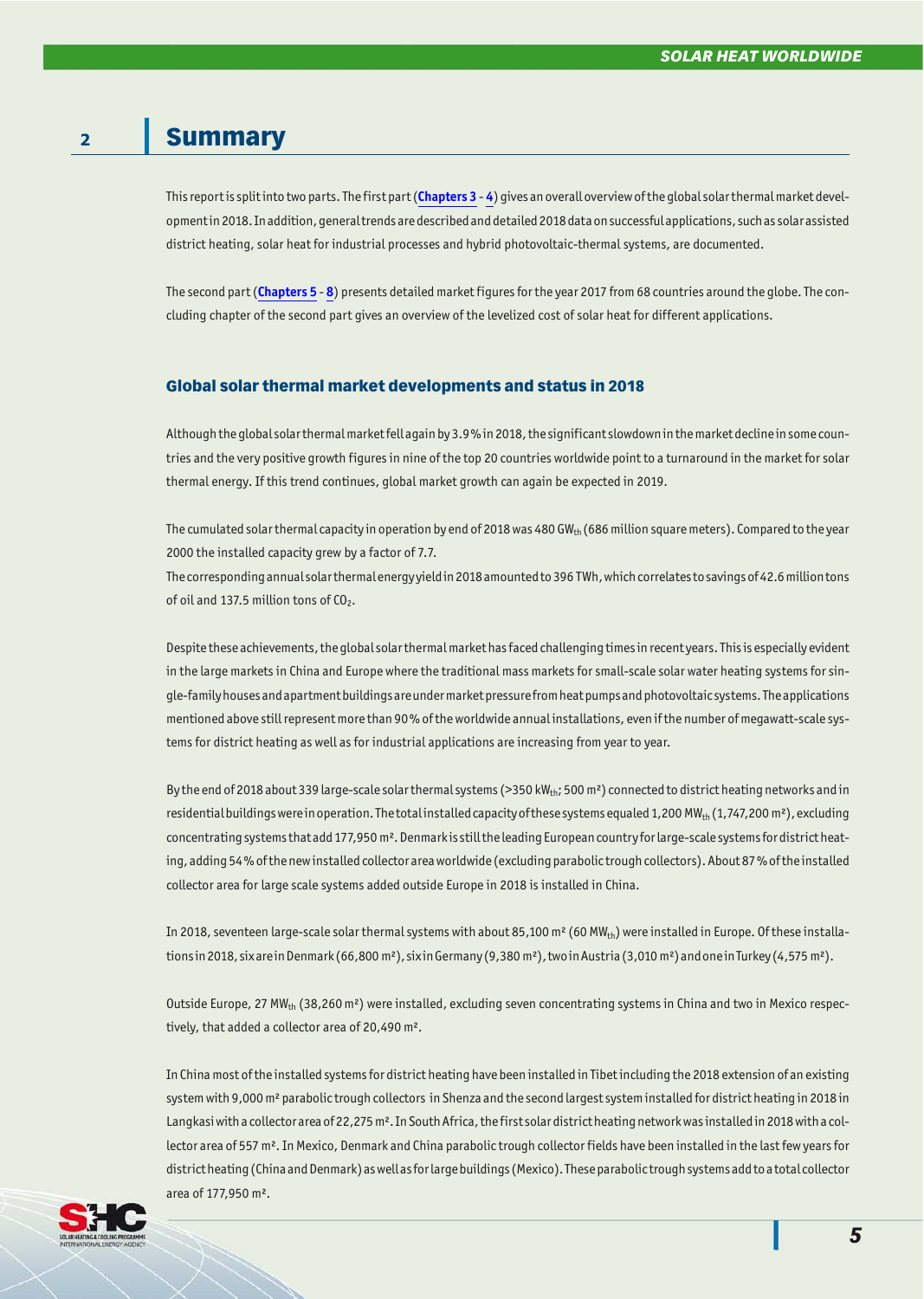Solar heat for industrial processes (SHIP) continues to be a growing niche market worldwide. A number of promising projects have been implemented in the last couple of years ranging from small-scale demonstration plants to very large systems with 100 MW<sub>th</sub> capacity. At least 741 SHIP systems, totaling 662,648 m<sup>2</sup>collector area (567 MW<sub>th</sub>), were in operation at the end of the year 2018.

In 2018, suppliers of industrial solar heat technology commissioned 108 new systems. In 2017, 107 units with a collector area of 190,700 m<sup>2</sup> wereinstalled. If the exceptionally large Miraah plant<sup>1</sup> (148,000 m<sup>2</sup>, 100 MW<sub>th</sub>) constructed in Oman in 2017 is excluded then the newly installed collector area of SHIP plants increased from  $44,580$  m<sup>2</sup> (31.2 MW<sub>th</sub>) in 2017 to 53,654 m<sup>2</sup> (37.6 MW<sub>th</sub>) in 2018.

Photovoltaic Thermal (PVT) collectors and systems have been included for the first time in this edition of the Solar Heat Worldwide report. This chapter takes a look at the PVT market worldwide with a special focus on Europe.

By the end of the year 2018 a cumulated PVT collector area of 1,075,247m<sup>2</sup> was installed. In the European Market, France is the market leader with an installed collector area of 442,504 m<sup>2</sup> followed by Germany with 109,380 m<sup>2</sup>. Outside of Europe the main PVT-manufacturer in Israel reported a cumulated manufactured collector area of 575,000 m<sup>2</sup> by the end of 2018.

#### Market status worldwide in 2017

By the end of 2017, an installed capacity of 473.5 GW<sub>th</sub> corresponding to a total of 676 million square meters of collector area was in operation in the recorded 68 countries. These figures include unglazed water collectors, flat plate collectors, evacuated tube collectors, and unglazed and glazed air collectors.

The vast majority of the total capacity in operation was installed in China (334.5 GW<sub>th</sub>) and Europe (54.3 GW<sub>th</sub>), which to gether accounted for 82.1% of the total installed capacity. The remaining installed capacity was shared between the United States and Canada (18.9 GW<sub>th</sub>), Asia excluding China (13.3 GW<sub>th</sub>), Latin America (13.6 GW<sub>th</sub>), the MENA<sup>2</sup> countries (Israel, Jordan, Lebanon, Morocco, the Palestinian Territories and Tunisia) (7.0 GW<sub>th</sub>), Australia and New Zealand (6.7 GW<sub>th</sub>), and Sub-Sahara African countries Botswana, Burkina Faso, Cape Verde, Ghana, Lesotho, Mauritius, Mozambique, Namibia, Senegal, South Africa and Zimbabwe (1.6 GW<sub>th</sub>). The market volume in the 68 documented countries is estimated to account for 95% of the total installations.

With a global share of 71%, evacuated tube collectors were the predominant solar thermal collector technology followed by flat plate collectors with 22.6%, unglazed water collectors with 6.1% and glazed and unglazed air collectors with 0.3%.

The top 10 countries – those with the highest market penetration per capita – were China, the United States, Turkey, Germany, Brazil, India, Australia, Austria, Israel and Greece.

The leading countries in cumulated glazed and unglazed water collector capacity in operation in 2017 per 1,000 inhabitants were Barbados (540 kW<sub>th</sub>/1,000 inhabitants), Cyprus (440 kWth/1,000 inhabitants), Austria (413 kW<sub>th</sub>/1,000 inhabitants), Israel (397 kW<sub>th</sub>/1,000 inhabitants), Greece (300 kW<sub>th</sub>/1,000 inhabitants), Australia (276 kW<sub>th</sub>/1,000 inhabitants), the Palestinian Territories (269 kW<sub>th</sub>/1,000 inhabitants), China (242 kW<sub>th</sub>/1,000 inhabitants), Turkey (201 kW<sub>th</sub>/1,000 inhabitants) and Denmark (199 kW $_{\text{th}}$ /1,000 inhabitants).

#### Newly installed capacity worldwide in 2017

By the end of 2017 a capacity of 34.6 GW<sub>th</sub>, corresponding to 49.5 million m<sup>2</sup> of solar collectors, was installed worldwide. This means a decrease in new collector installations of 5.1% compared to the year 2016. This downward trend, however, is less than the 13.6%



<sup>1</sup> For details of this plant see the 2018 edition of Solar Heat Worldwide at **<http://www.iea-shc.org/solar-heat-worldwide>**

<sup>2</sup> Middle East and North Africa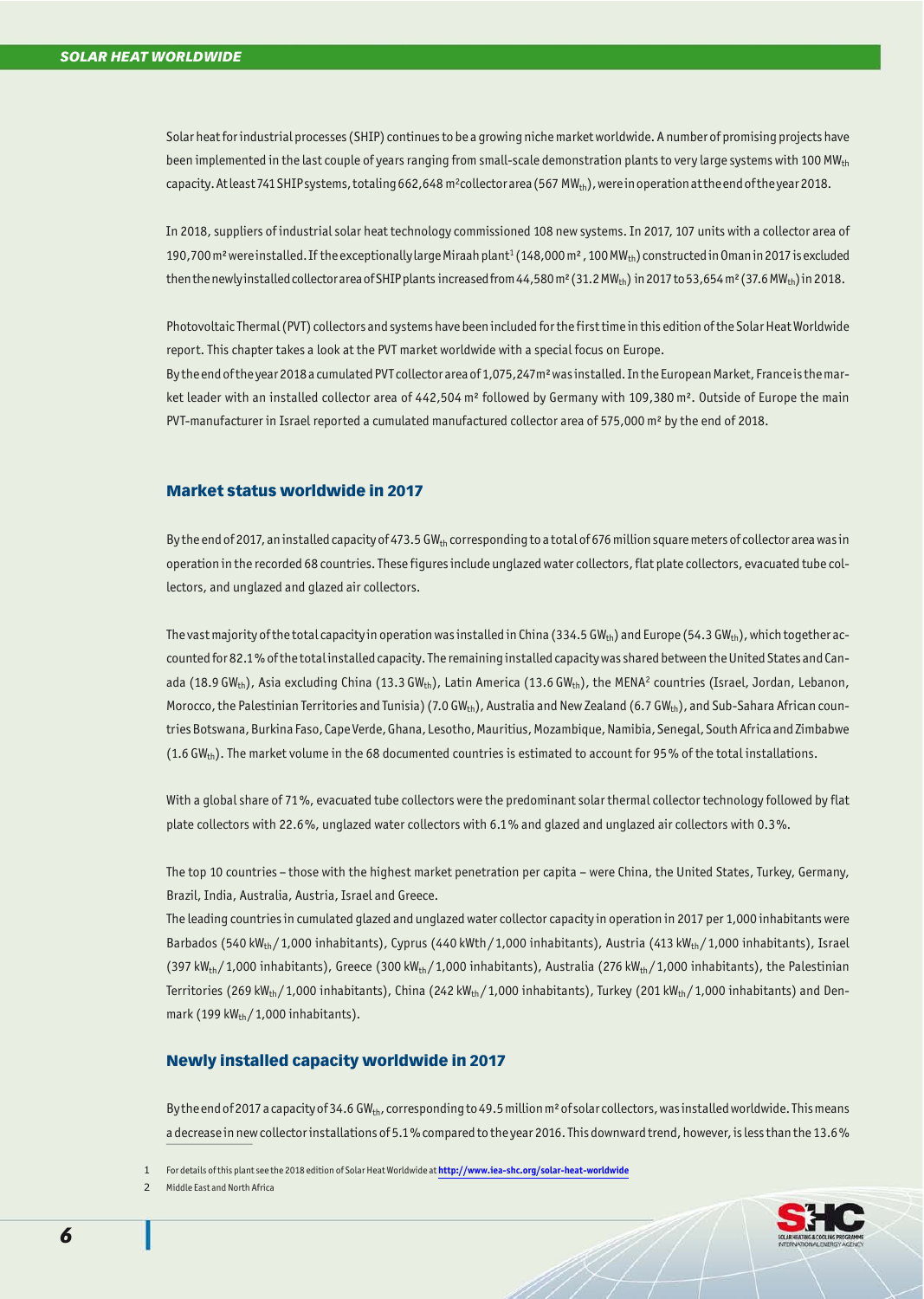in the year 2015/16 and initial 2018 data show a continued slowing of this downward trend as markets rebound driven mainly by the growth in large-scale and solar process heat installations and the recovering market in China.

The main markets in 2017 were again China (26.1 GW<sub>th</sub>) and Europe (2.8 GW<sub>th</sub>), which together accounted for 83.3% of the overall new collector installations. The rest of the market was shared between Latin America (1.2 GW<sub>th</sub>), Asia excluding China (1.2 GW<sub>th</sub>), the United States and Canada (0.7 GW<sub>th</sub>), the MENA countries (0.4 GW<sub>th</sub>), Australia (0.4 GW<sub>th</sub>), and the Sub-Sahara African countries (0.1 GW<sub>th</sub>). The market volume of "all other countries" is estimated to amount for 5% of the new installations (1.7 GW<sub>th</sub>).

Of the top 10 markets in 2017, positive market growth was reported from India, Australia, Israel and Mexico.

With a share of 71.8% of the newly installed capacity in 2017, evacuated tube collectors are still by far the most important solar thermal collector technology worldwide. In a global context, this breakdown is mainly driven by the dominance of the Chinese market where around 83.6% of all newly installed collectors in 2017 were evacuated tube collectors. Nevertheless, it is notable that the share of evacuated tube collectors decreased from about 82 % in 2011 to 71.8% in 2017, and in the same time frame flat plate collectors increased the share from 14.7% to 23.7%.

In Europe, the situation is almost the opposite compared to China with 71% of all solar thermal systems installed in 2017 being flat plate collectors. In the medium-term, the share of flat plate collectors, however, has decreased from 81.5% in 2011 to 71.0% in 2017 due to growth of the evacuated tube collector markets in Turkey, Poland, Switzerland and Germany. Overall, the share of evacuated tube collectors in Europe increased the share in Europe from 15.6% in 2011 to 28% in 2017.

In terms of newly installed solar thermal capacity per 1,000 inhabitants in 2017, Israel took the lead followed by Cyprus, Barbados and Greece. China ranked fifth followed by Australia, Turkey, Austria, the Palestinian Territories and Switzerland.

### Distribution by system type and application

The thermal use of the sun's energy varies greatly from region to region and can be roughly distinguished by the type of solar thermal collector used, the type of system operation (pumped solar thermal systems, thermosiphon systems) and the main type of application (swimming pool heating, domestic hot water preparation, space heating, others such as heating of industrial processes, solar district heating and solar thermal cooling).

Worldwide, more than three quarters of all solar thermal systems installed are thermosiphon systems, and the rest are pumped solar heating systems. Similar to the distribution by type of solar thermal collector in total numbers, the Chinese market and Asia excluding China influenced the overall figures the most.

In general, thermosiphon systems are more common in warm climates, such as in Africa, South America, southern Europe and the MENA countries. In these regions thermosiphon systems are more often equipped with flat plate collectors, while in China the typical thermosiphon system for domestic hot water preparation is equipped with evacuated tubes.

The calculated number of water-based solar thermal systems in operation was approximately 118 million by the end of 2017. The breakdown is 63% used for domestic hot water preparation in single-family houses, 28% attached to larger domestic hot water systems for multifamily houses, hotels, hospitals, schools, etc., and 6% used for swimming pool heating. Around 2% of the worldwide installed capacity supplied heat for both domestic hot water and space heating (solar combi-systems). The remaining systems ac-



*7*